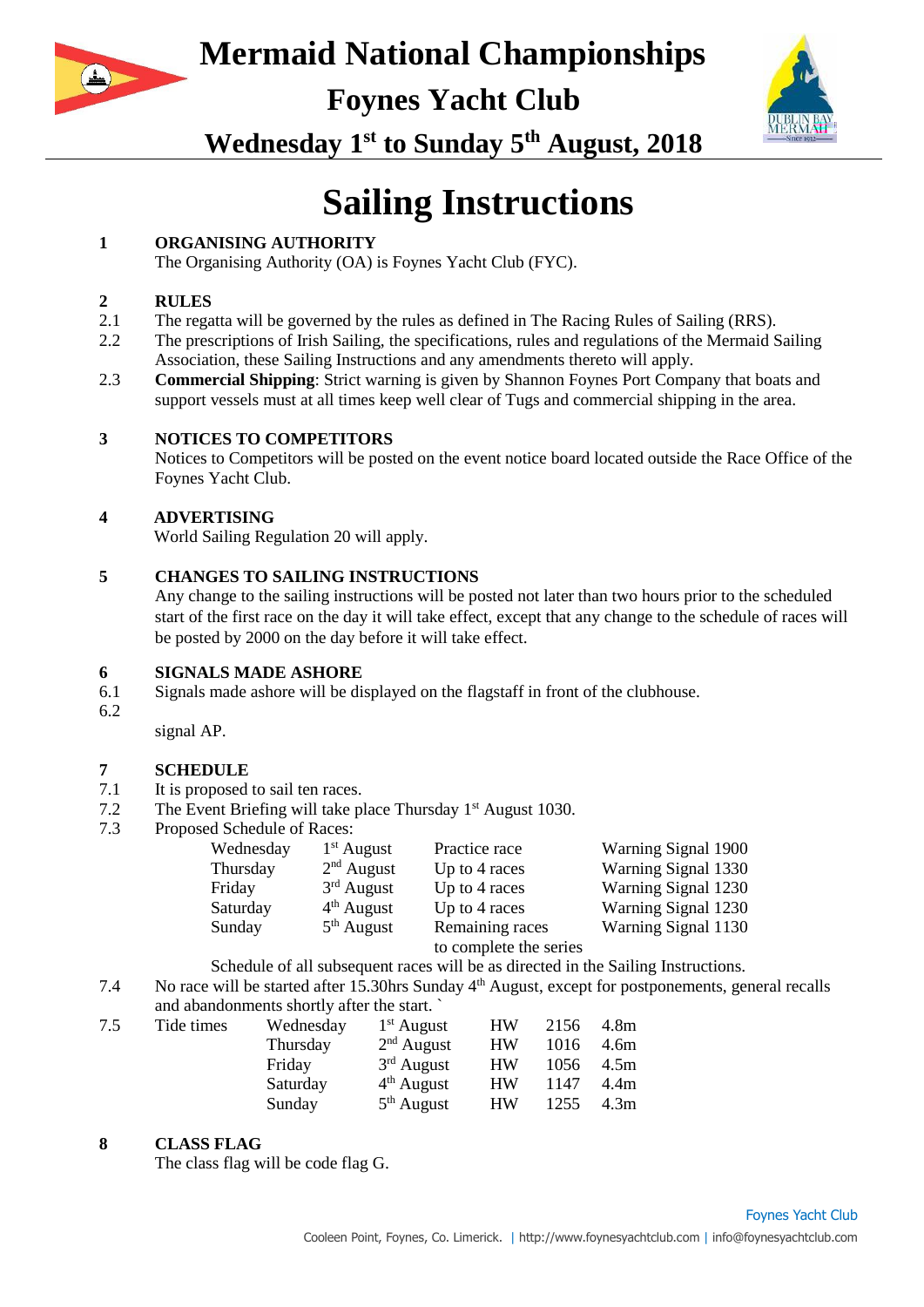

# **Mermaid National Championships Foynes Yacht Club**



### **Wednesday 1st to Sunday 5th August, 2018**

#### **9 RACING AREA**

The racing area will be East of Foynes Island or at Mount Trenchard. **Local Variations:** See Admiralty Chart of Foynes Island & Harbour Area in the Clubhouse.

#### **10 THE COURSE**

- 10.1 The course will be Olympic style course.
- 10.2 The diagram in Appendix A shows the course and the order in which marks are to be passed.
- 10.3 All marks shall be left to port.

#### **11 MARKS**

The Racing Marks will be orange cylindrical inflatable buoys.

#### **12 THE START**

- 12.1 Races will be started in accordance with rule 26.
- 12.2 The starting line will be between a red and white pole, or Main mast, on the Race Committee vessel and the Start Mark at the port end.
- 12.3 A boat starting later than 10 minutes after her starting signal will be scored Did Not Start without a hearing. This changes rule 63.1, A4 and A5.

#### **13 CHANGE OF COURSE**

13.1 The change will be signalled in accordance with rule 33. Minor adjustments of mark positions will not be signalled by the Race Committee.

#### **14 THE FINISH**

14.1 The finish line will be between a red and white pole, or Main mast, on the finishing vessel flying a Blue flag, and the Finish Mark.

#### **15 SHORTENING COURSE**

- 15.1 The Race Committee may shorten the course under rule 32.
- 15.2 In addition to rule 32, when a Race Committee vessel displaying code flag F, making repeated sound signals, is positioned adjacent to a mark of the course, boats, having rounded that mark, shall proceed directly to the Finish line to finish. SI 13.2 will apply. This changes rules 32.2 and 33.

#### **16 TIME LIMIT**

- 16.1 The time limit for the first boat to sail the course as required by rule 28 and finish is 75 minutes.
- 16.2 Boats failing to finish within 15 minutes after the first boat sails the course and finishes will be scored Did Not Finish without a hearing. This changes rules 35, 63.1, A4 and A5.

#### **17 PROTESTS, REQUESTS FOR REDRESS, ARBITRATION**

- 17.1 Protest forms are available at the race office. Protests and request for redress shall be delivered there within the protest time limit.
- 17.2 The protest time limit is 90 minutes after the last boat has finished the last race of the day.
- 17.3 Notices will be posted on the official notice board within 20 minutes of the protest time limit to inform competitors of hearings in which they are parties or named as witnesses. Hearings will be held in the protest room, the location of which will be posted on the official notice board.
- 17.4 Notices of protests by the Race Committee or Protest committee will be posted to inform boats under rule 61.1(b)
- 17.5 On the last scheduled day of racing a request for redress based on a protest committee decision shall be delivered no later than 30 minutes after decision was posted. This changes rule 62.2.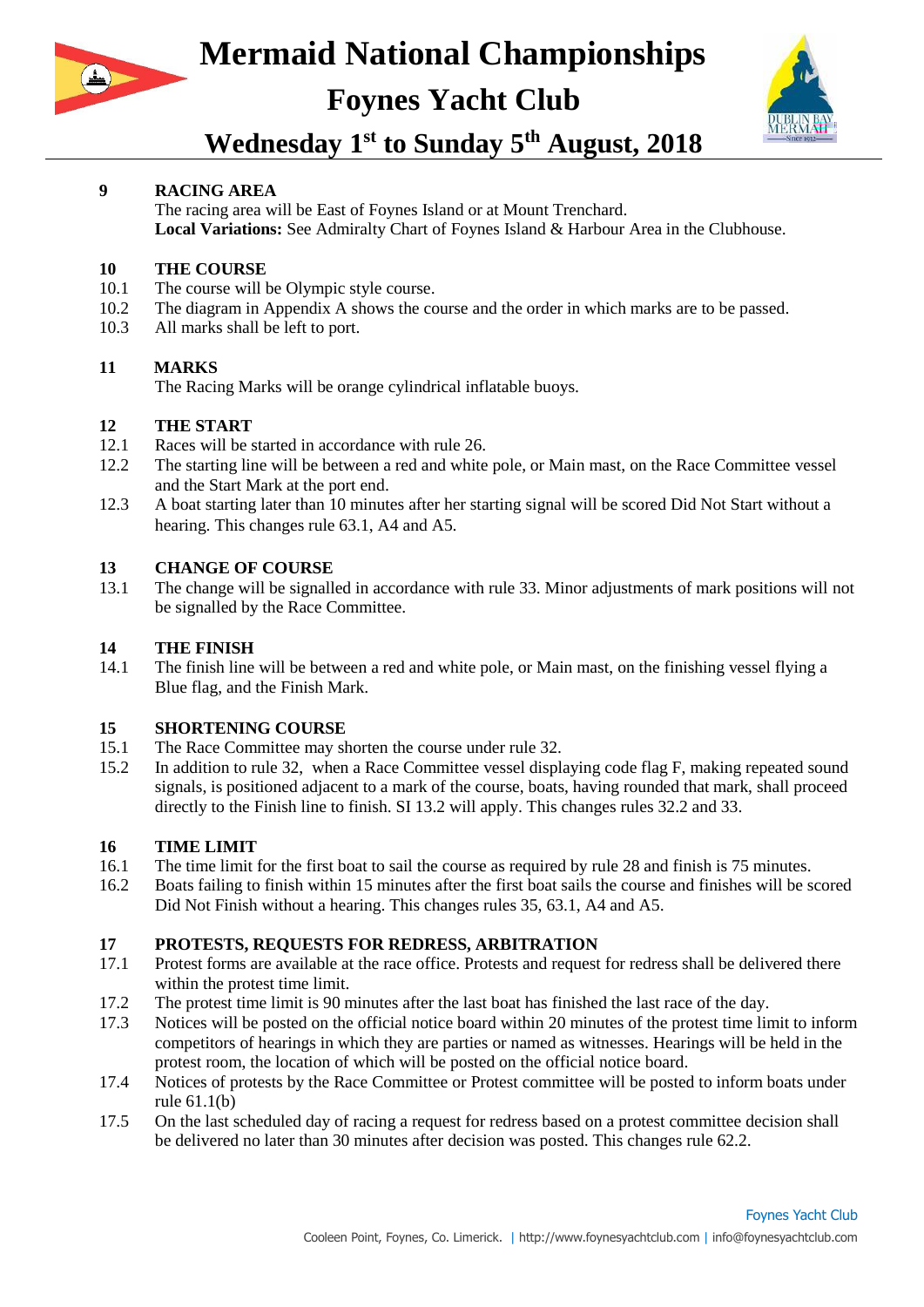

# **Mermaid National Championships Foynes Yacht Club**



### **Wednesday 1st to Sunday 5th August, 2018**

#### **18 SCORING**

- 18.1 The Low Point Scoring System of Appendix A will apply.
- 18.2 Three (3) races are required to be completed to constitute a series.
- 18.3 When 4 or more races have been completed, DERDWWULHWRUHZOO the total of her race score excluding her worst score.
- 18.4 ,IRUPRUHUDFHDUHFRPSOHWHGDERDWWULHWRUHZOOEHWKWRWDORIKUUDFHWRUHMFOGL two worst scores.
- 18.5 A boat that *did not finish, retired* or was *disqualified* shall be scored for the finishing place one more than the number of boats **starting** that race except that a boat that *did not start* or *did not come to starting area* shall be scored points for the finishing place one more than the number of boats **entered**  in the championship. This changes rule A4.2.

#### **19 SAFETY REGULATIONS**

- 19.1 All competitors shall wear adequate personal flotation devices at all times when afloat, except briefly while changing or adjusting clothing or personal equipment. Dry suits and wet suits are not adequate personal flotation devices. This changes rule 40.
- 19.2 A boat that retires from a race shall notify the Race Committee as soon as possible.
- 19.3 Boats shall keep clear of commercial shipping at all times.

#### **20 REPLACEMENT OF CREW OR EQUIPMENT**

- 20.1 Substitution of crew or damaged or lost equipment will not be allowed unless approved by the race committee. Requests for substitution shall be made to the committee at the first reasonable opportunity.
- 20.2 Boats shall sail with their correct sail numbers. Provision to sail under any other number shall be sought in writing from the race committee before going afloat and will be granted only in exceptional circumstances. Breaches of this sailing instruction may result in disqualification.

#### **21 EQUIPMENT AND MEASUREMENT CHECKS**

- 21.1 A boat, crew, equipment and safety equipment may be inspected at any time for compliance with the class rules and sailing instructions.
- 21.2 Boats may be required to undergo safety/measurement checks on random boats assigned at registration.

## **22 SUPPORT VESSELS**

- 22.1 Support vessels shall register with the race office and display such marking as may be required by the Race Committee.
- 22.2 Support vessels shall stay outside of areas where boats are racing, and remain more than 100 metres from a mark or a boat racing from time of the preparatory signal until all boats have finished or retired or the race committee signals a postponement, general recall or abandonment.

#### **23 INSURANCE**

Each participating boat shall be insured with valid third-party liability insurance with a minimum coveURISHUHYHWRUWKHTKYDOHW

#### **24 PRIZES**

- 24.1 Prize giving will take place as soon as possible following the conclusion of racing.
- 24.2 The Mermaid Perpetual Trophy will be awarded to the winner.
- 24.3 The Daphne Cup will be awarded to the winner among those boats eligible.
- 24.4 7KHMHUWDNDUGZOOEHDZUGHGWRWKZHUDPRWKMERDWMOLLEOH7KZHURIWK DSK&XZOOQWEHHOLLEOHWRZQWKHMQUWDQDUG
- 24.5 Other prizes may be awarded at the discretion of the Organising Authority.